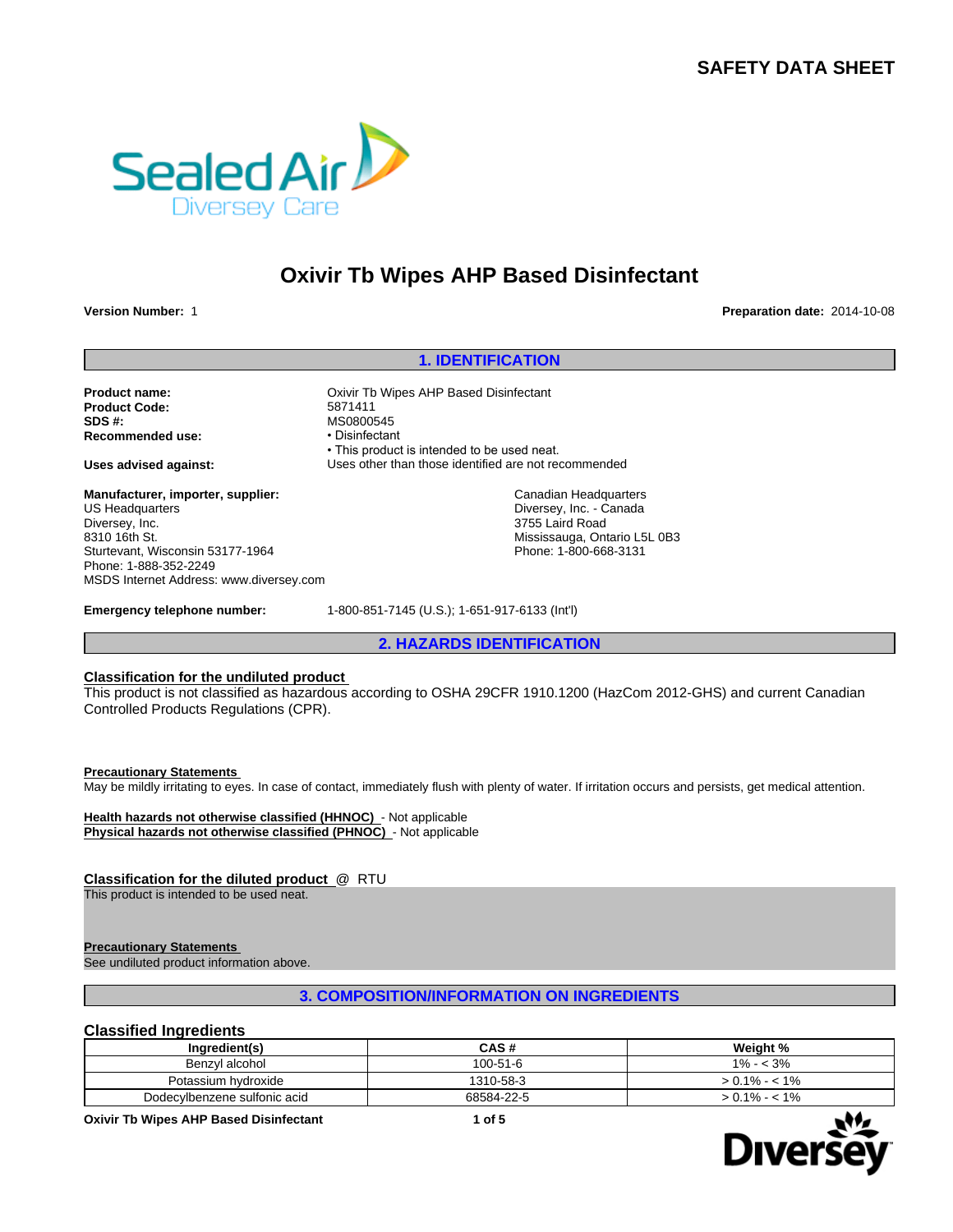## **4. FIRST AID MEASURES**

## **Undiluted Product:**

**Eyes:** In case of contact, immediately flush with plenty of water. If irritation occurs and persists, get medical attention. **Skin:** Rinse with plenty of water. If irritation occurs and persists, get medical attention. **Inhalation:** No specific first aid measures are required. **Ingestion:** Rinse mouth with water.

**Most Important Symptoms/Effects:** No information available. **Immediate medical attention and special treatment needed** Not applicable. **Aggravated Medical Conditions:** None known.

## **Diluted Product:**

This product is intended to be used neat.

**Eyes:** See undiluted product information above. **Skin:** See undiluted product information above. **Inhalation:** See undiluted product information above. **Ingestion:** See undiluted product information above.

## **5. FIRE-FIGHTING MEASURES**

**Specific methods:** No special methods required<br> **Suitable extinguishing media:** The product is not flammable **Specific hazards:** 

The product is not flammable. Extinguish fire using agent suitable for surrounding fire.<br>Not applicable.

**Special protective equipment for firefighters:** As in any fire, wear self-contained breathing apparatus pressure-demand, MSHA/NIOSH (approved or equivalent) and full protective gear. **Extinguishing media which must not be used for safety reasons:** No information available.

**Environmental precautions and clean-up methods:**

**Personal precautions:** Not relevant to the product itself. Sweep up and shovel into suitable containers for disposal. Use a water rinse for final clean-up.

## **7. HANDLING AND STORAGE**

**6. ACCIDENTAL RELEASE MEASURES**

**Handling:** Handle in accordance with good industrial hygiene and safety practice. FOR COMMERCIAL AND INDUSTRIAL USE ONLY. **Storage:**

Protect from freezing. Keep tightly closed in a dry, cool and well-ventilated place. KEEP OUT OF REACH OF CHILDREN. **Aerosol Level (if applicable) :** Not applicable

**8. EXPOSURE CONTROLS / PERSONAL PROTECTION**

#### **Exposure Guidelines:** .

| Ingredient(s)                | CAS #      | <b>ACGIH</b>                  | <b>OSHA</b> |
|------------------------------|------------|-------------------------------|-------------|
| Benzvl alcohol               | 100-51-6   |                               |             |
| Potassium hvdroxide          | 1310-58-3  | ? ma/m <sup>3</sup> (Ceilina) |             |
| Dodecylbenzene sulfonic acid | 68584-22-5 |                               |             |

#### **Undiluted Product:**

**Engineering measures to reduce exposure:** No special ventilation requirements

### **Personal Protective Equipment**

**Eye protection:** No special requirements under normal use conditions. Hand protection: No special requirements under normal use conditions. **Skin and body protection:** No special requirements under normal use conditions.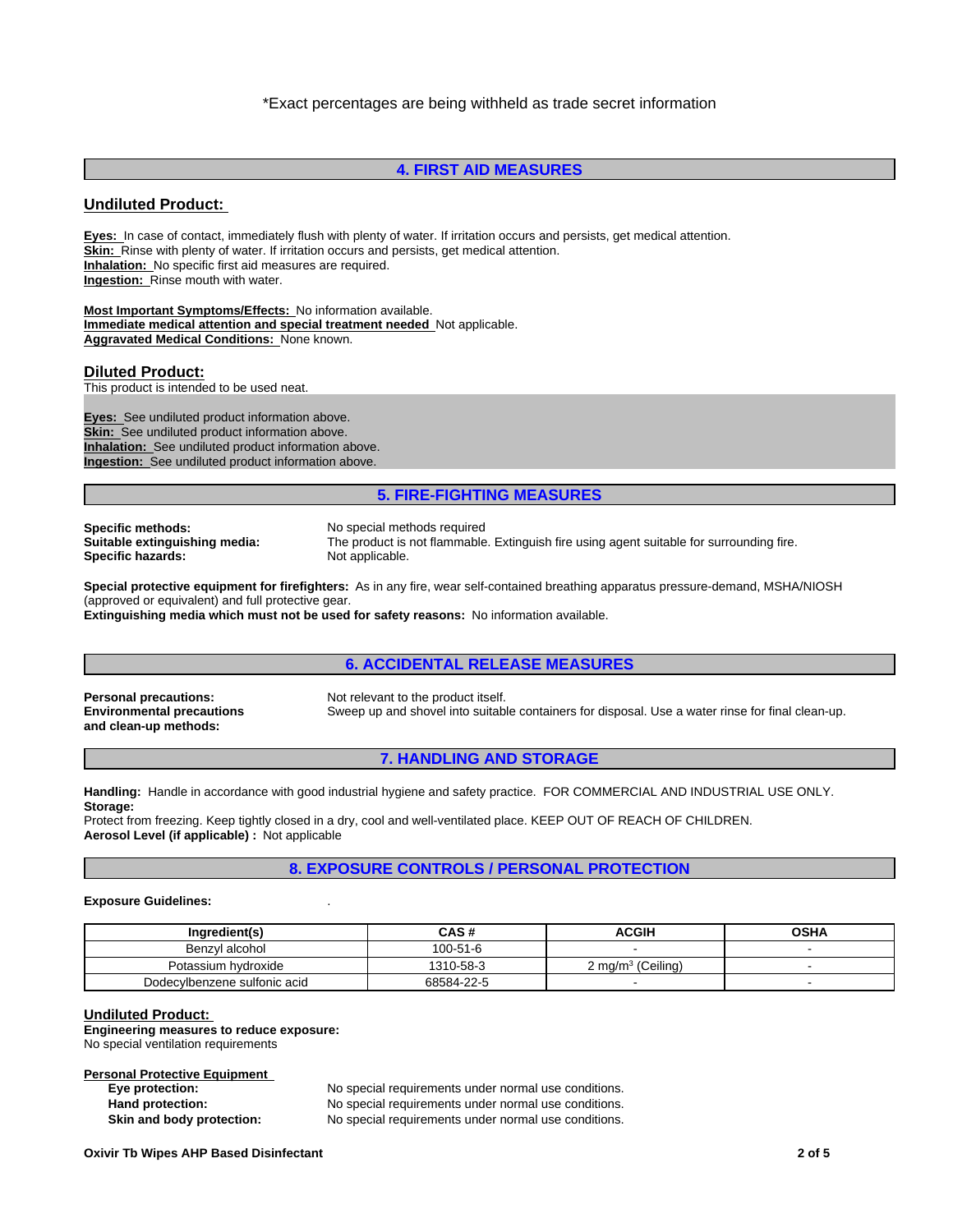**Respiratory protection:** No special requirements under normal use conditions. Hygiene measures: **Handle in accordance with good industrial hygiene and safety practice.** 

## **Diluted Product:**  This product is intended to be used neat.

| <b>Personal Protective Equipment</b> |                                                                        |
|--------------------------------------|------------------------------------------------------------------------|
| Eye protection:                      | No special requirements under normal use conditions.                   |
| <b>Hand protection:</b>              | No special requirements under normal use conditions.                   |
| Skin and body protection:            | No special requirements under normal use conditions.                   |
| <b>Respiratory protection:</b>       | No special requirements under normal use conditions.                   |
| <b>Hygiene measures:</b>             | Handle in accordance with good industrial hygiene and safety practice. |
|                                      |                                                                        |

## **9. PHYSICAL AND CHEMICAL PROPERTIES:**

**Color:** Clear, White

| <b>Physical State: Wipes</b> |  |
|------------------------------|--|
| Friencester Bets, Nic.       |  |

| <b>Evaporation Rate: No information available</b>                        | <b>Odor:</b> Cherry Almond Surfactant                             |
|--------------------------------------------------------------------------|-------------------------------------------------------------------|
| <b>Odor threshold:</b> No information available.                         | <b>Boiling point/range: Not determined</b>                        |
| <b>Melting point/range:</b> Not determined                               | Decomposition temperature: Not determined                         |
| Autoignition temperature: No information available                       | <b>Solubility:</b> No information available                       |
| <b>Solubility in other solvents:</b> No information available            | Relative Density (relative to water): 1.01                        |
| <b>Density:</b> 8.42 lbs/gal 1.01 Kg/L                                   | Vapor density: No information available                           |
| <b>Bulk density:</b> No information available                            | Vapor pressure: No information available.                         |
| <b>Flash point:</b> > 200 °F > 93.3 °C                                   | Partition coefficient (n-octanol/water): No information available |
| <b>Dilution Flash Point:</b> $> 200 \, \text{°F} > 93.3 \, \text{°C}$    | Viscosity: No information available                               |
| <b>Elemental Phosphorus:</b> 0.1 % by wt.                                | <b>VOC:</b> 0.01 % $*$                                            |
| <b>pH: 3.0</b>                                                           | VOC % by wt. at use dilution $0.01\%$ <sup>*</sup>                |
| Dilution pH: 3.0 @ RTU                                                   | <b>Flammability (Solid or Gas): Not applicable</b>                |
| <b>Metal Corrosion: Not determined</b>                                   |                                                                   |
| <b>Explosion limits: - upper:</b> Not determined - lower: Not determined |                                                                   |

\* - Title 17, California Code of Regulations, Division 3, Chapter 1, Subchapter 8.5, Article 2, Consumer Products, Sections 94508

## **10. STABILITY AND REACTIVITY**

**Reactivity:** Not Applicable<br> **Stability:** The product is **Hazardous decomposition products:**<br>Materials to avoid: **Conditions to avoid:** No information available.

The product is stable<br>None reasonably foreseeable. Do not mix with any other product or chemical unless specified in the use directions.

**11. TOXICOLOGICAL INFORMATION**

## **Information on likely routes of exposure:**

Eye contact, Skin contact, Inhalation, Ingestion

## **Delayed, immediate, or chronic effects and symptoms from short and long-term exposure**

**Skin contact:** Unlikely to be irritant in normal use. **Eye contact:** May be mildly irritating to eyes. Symptoms may include redness, watering and/or transient discomfort. **Ingestion:** No information available. **Inhalation:** No information available. **Sensitization:** No known effects.

## **Numerical measures of toxicity**

| ATE - Oral (mg/kg):             | >5000 |
|---------------------------------|-------|
| ATE - Dermal (mg/kg):           | >5000 |
| ATE - Inhalatory, mists (mg/l): | >20   |

**12. ECOLOGICAL INFORMATION**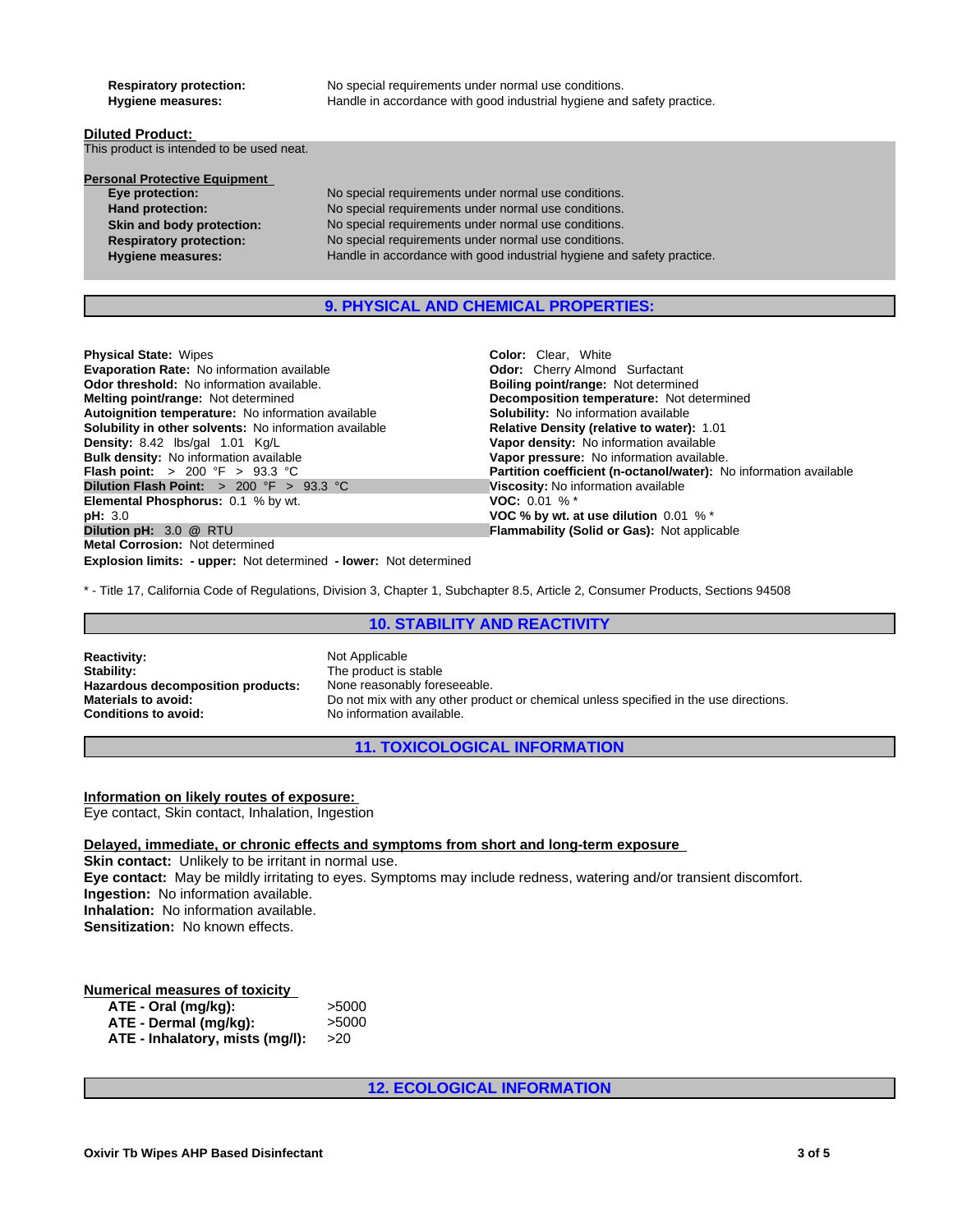**Ecotoxicity:** No information available.

**Persistence and Degradability:** No information available.

**Bioaccumulation:** No information available.

## **13. DISPOSAL CONSIDERATIONS**

**Waste from residues / unused products:** This product, as sold, if discarded or disposed, is not a hazardous waste according to Federal regulations (40 CFR 261.4 (b)(4)). Dispose in compliance with all Federal, state, provincial, and local laws and regulations. **Contaminated Packaging:** Do not re-use empty containers. **RCRA Hazard Class (undiluted product):** Not Regulated

## **14. TRANSPORT INFORMATION**

**DOT/TDG/IMDG:** Please refer to the Diversey HazMat Library, only available through Internet Explorer, http://naextranet.diversey.com/dot/, for up to date shipping information.

**DOT (Ground) Bill of Lading Description:** DISINFECTANTS

## **IMDG (Ocean) Bill of Lading Description:** DISINFECTANTS

## **15. REGULATORY INFORMATION**

#### **International Inventories at CAS# Level**

All components of this product are listed on the following inventories: U.S.A. (TSCA), Canada (DSL/NDSL).

#### **U.S. Regulations**

## **EPA Reg. No. :** 70627-60

This chemical is a pesticide product registered by the United States Environmental Protection Agency and is subject to certain labeling requirements under federal pesticide law. These requirements differ from the classification criteria and hazard information required for safety data sheets (SDS), and for workplace labels of non-pesticide chemicals. The hazard information required on the pesticide label is reproduced below. The pesticide label also includes other important information, including directions for use.

KEEP OUT OF REACH OF CHILDREN.

**California Proposition 65:** This product is not subject to the reporting requirements under California's Proposition 65.

#### **RIGHT TO KNOW (RTK)**

| Ingredient(s)                | CAS#           | <b>MARTK:</b> | <b>NJRTK:</b> | <b>PARTK:</b> | <b>RIRTK:</b> |
|------------------------------|----------------|---------------|---------------|---------------|---------------|
| Water                        | 7732-18-5      |               |               |               |               |
| Benzvl alcohol               | $100 - 51 - 6$ |               |               |               |               |
| Hydrogen peroxide            | 7722-84-1      |               |               |               |               |
| Phosphoric acid              | 7664-38-2      |               |               |               |               |
| Citric acid                  | 77-92-9        |               |               |               |               |
| Potassium hydroxide          | 1310-58-3      |               |               |               |               |
| Dodecylbenzene sulfonic acid | 68584-22-5     |               |               |               |               |

#### **CERCLA/ SARA**

| Ingredient(s)       | CAS#      | Weight %        | <b>CERCLA/SARA RQ (Ibs)</b> | Section 302 TPQ (lbs) | Section 313 |
|---------------------|-----------|-----------------|-----------------------------|-----------------------|-------------|
| Hydrogen peroxide   | 7722-84-1 | $> 0.1\% - 1\%$ |                             | 1000                  |             |
| Phosphoric acid     | 7664-38-2 | $> 0.1\% - 1\%$ | 5000                        |                       |             |
| Potassium hydroxide | 1310-58-3 | $> 0.1\% - 1\%$ | 1000                        |                       |             |

## **SARA 311/312 Hazard Categories**

| Immediate:                         | - |  |
|------------------------------------|---|--|
| Delayed:                           |   |  |
| Fire:                              | - |  |
| <b>Reactivity:</b>                 |   |  |
| <b>Sudden Release of Pressure:</b> | - |  |